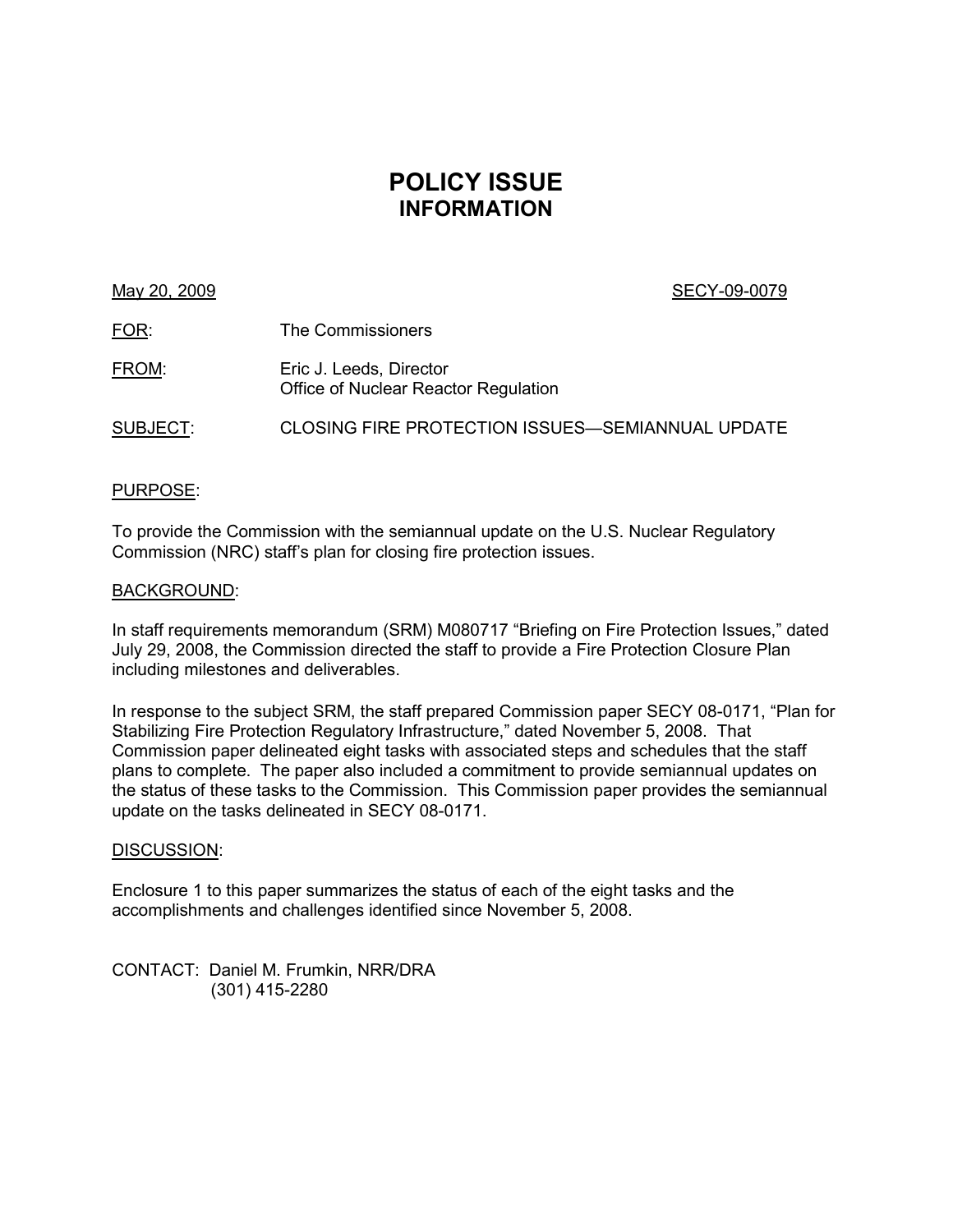The Commissioners  $-2$  -

Enclosure 2 provides the revised closure plan with markups of changes since the plan was published on November 5, 2008.

Under Task 1, the NRC's schedule to review Oconee's license application to adopt 10 CFR 50.48(c) – National Fire Protection Association (NFPA) 805 is expected to change by two quarters. This delay of a pilot plant application review is due to several issues, such as the lack of specificity on planned modifications and fire probabilistic risk assessment issues. The delay in issuance of the safety evaluation report for Oconee is expected to impact (delay) the submittal and, in turn, the review schedule of some of the amendments scheduled to follow the Oconee review. It should be noted that according to the interim enforcement discretion policy applicable to plants transitioning to NFPA 805, the non-pilots continue to be subject to enforcement discretion up to six months after the NRC staff reviews and publishes the safety evaluation report for the second pilot plant.

### COORDINATION:

The Office of the General Counsel has reviewed this paper and has no legal objections.

### */RA/*

Eric J. Leeds, Director Office of Nuclear Reactor Regulation

Enclosures:

- 1. Summary of Status, Accomplishments, and Challenges Identified Since November 5, 2008
- 2. Plan for Stabilizing Fire Protection Regulatory Infrastructure—Revision 1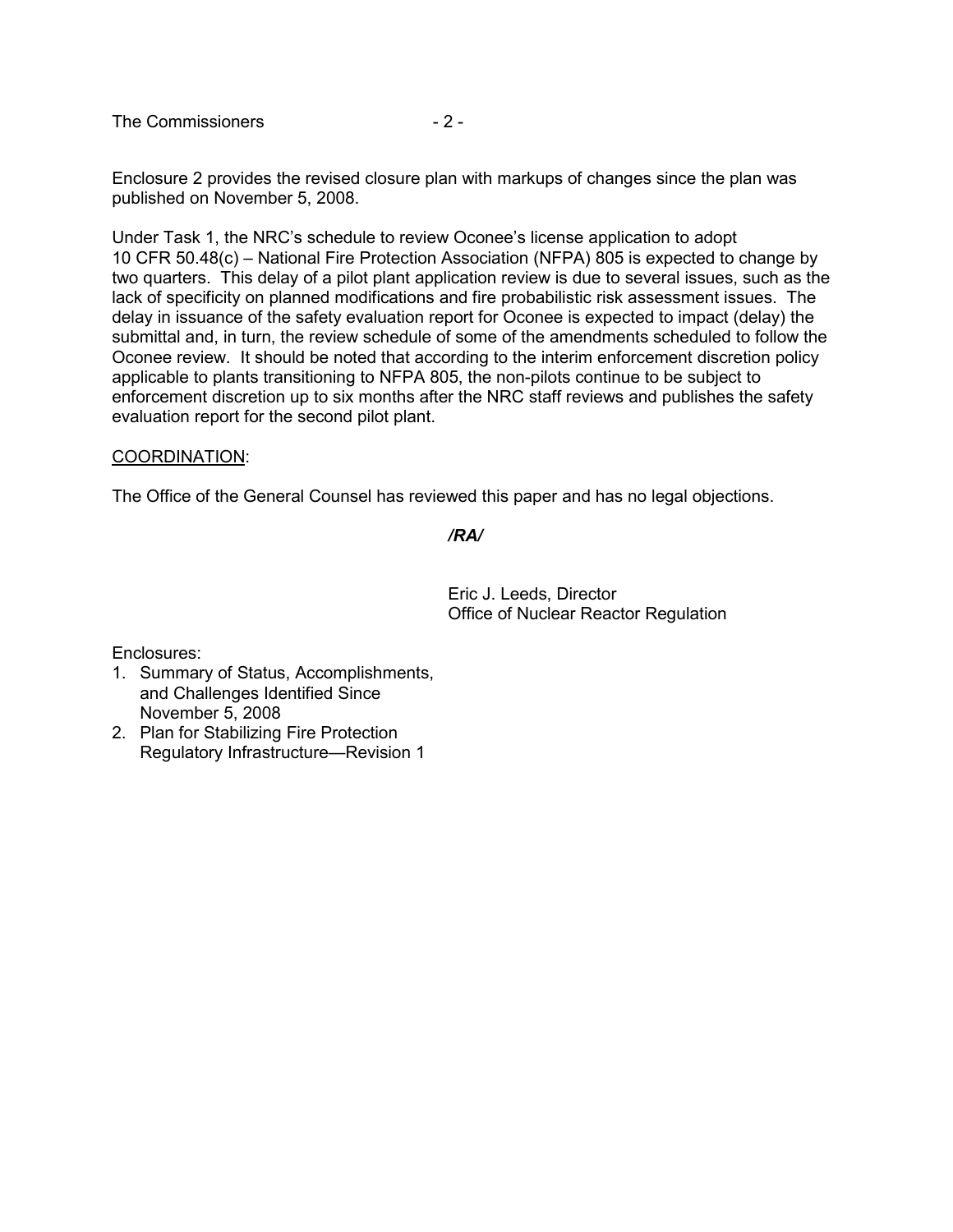The Commissioners  $-2$  -

Enclosure 2 provides the revised closure plan with markups of changes since the plan was published on November 5, 2008.

Under Task 1, the NRC's schedule to review Oconee's license application to adopt 10 CFR 50.48(c) – National Fire Protection Association (NFPA) 805 is expected to change by two quarters. This delay of a pilot plant application review is due to several issues, such as the lack of specificity on planned modifications and fire probabilistic risk assessment issues. The delay in issuance of the safety evaluation report for Oconee is expected to impact (delay) the submittal and, in turn, the review schedule of some of the amendments scheduled to follow the Oconee review. It should be noted that according to the interim enforcement discretion policy applicable to plants transitioning to NFPA 805, the non-pilots continue to be subject to enforcement discretion up to six months after the NRC staff reviews and publishes the safety evaluation report for the second pilot plant.

### COORDINATION:

The Office of the General Counsel has reviewed this paper and has no legal objections.

Eric J. Leeds, Director Office of Nuclear Reactor Regulation

Enclosures:

- 1. Summary of Status, Accomplishments, and Challenges Identified Since November 5, 2008
- 2. Plan for Stabilizing Fire Protection Regulatory Infrastructure—Revision 1

ADAMS Accession No.: ML091170129 \*via email

|             | OFFICE NRR/DRA/AFPB | NRR/DRA/AFPB                             | Tech Editor*  | <b>INRR/DRA</b> | <b>IRES*</b> |
|-------------|---------------------|------------------------------------------|---------------|-----------------|--------------|
| <b>NAME</b> | <b>IDFrumkin</b>    | AKlein (SWeerakkody for) KAzariah-Kribbs |               | MCunningham     | <b>CLui</b>  |
| DATE        | 04/28/09            | 05/05/09                                 | 05/01/09      | 05/05/09        | 05/05/09     |
| OFFICE OE   |                     | RIII <sup>*</sup>                        | <b>OGC</b>    | <b>INRR</b>     |              |
| <b>NAME</b> | SMagruder           | <b>SWest</b>                             | <b>BJones</b> | <b>IELeeds</b>  |              |
| DATE        | 05/05/09            | 05/04/09                                 | 04/30/09      | 05/<br>/09      |              |

### **OFFICIAL RECORD COPY**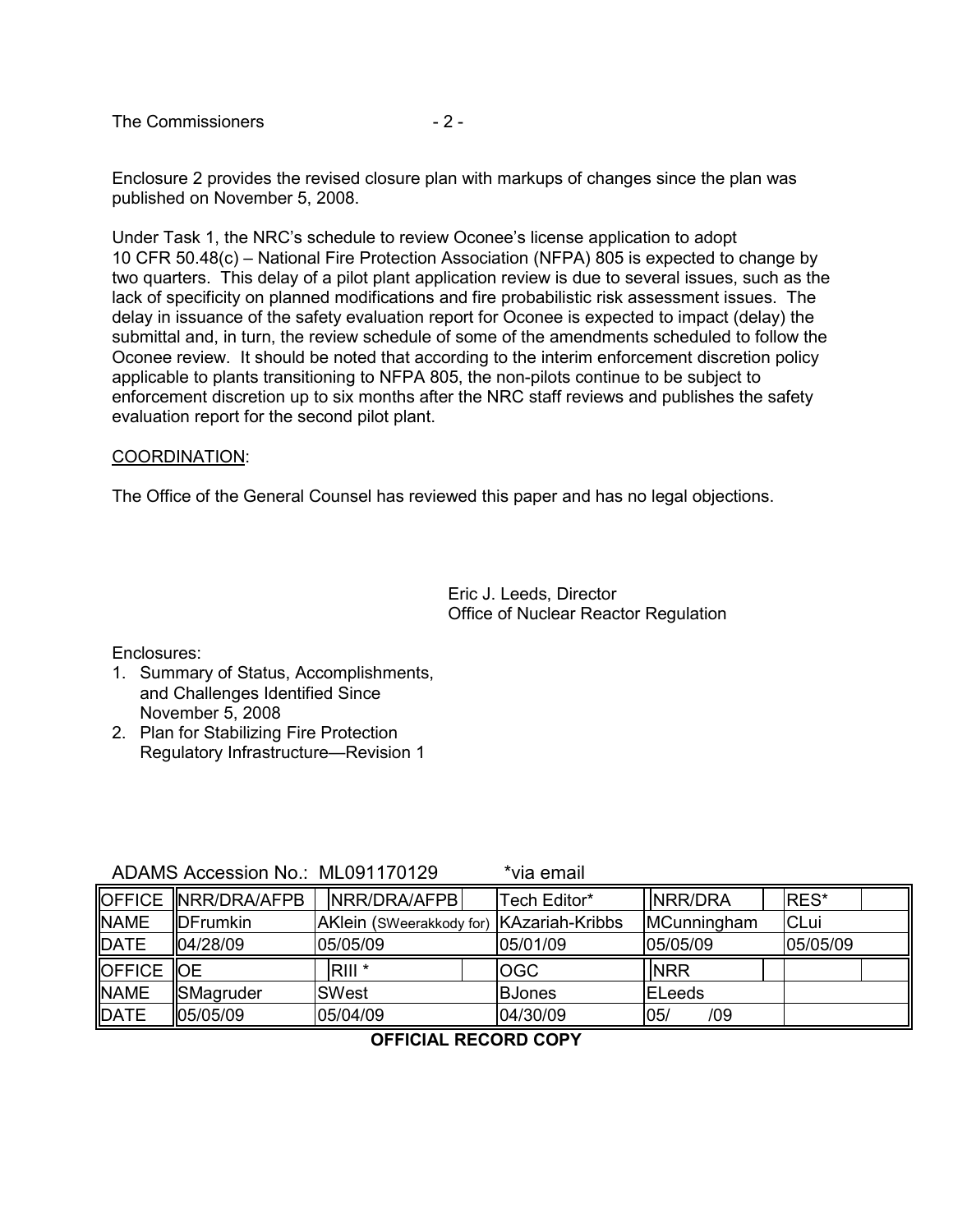# **SUMMARY OF STATUS, ACCOMPLISHMENTS, AND CHALLENGES IDENTIFIED SINCE NOVEMBER 5, 2008**

### **Task 1: Stabilize the Regulatory Infrastructure Supporting Transition to Risk-Informed and Performance-Based Fire Protection Regulation (10 CFR 50.48(c) and NFPA 805)**

**Status:** A delay of approximately two quarters to issue the Oconee safety evaluation report (SER) is likely.

The current third quarter schedule for calendar year (CY) 2009 remains achievable for staff to review and publish a SER for Shearon Harris' transition to 10 CFR 50.48(c) – National Fire Protection Association Standard 805 (NFPA 805). There is a possibility of a change to the fourth quarter of CY 2009 for the Harris SER. The Oconee SER schedule will likely be delayed by two quarters due to several issues including the lack of specificity on committed modifications, and technical fire probabilistic risk assessment (PRA) issues. The NRC staff plans to engage Oconee in the following ways:

- increase senior management engagement with licensee's senior management, and
- perform additional site visits to clarify requests for additional information (RAIs) and expedite the RAI resolution process.

The U.S. Nuclear Regulatory Commission (NRC) is also delaying updating Regulatory Guide (RG) 1.205, "Risk-Informed, Performance-Based Fire Protection for Existing Light-Water Nuclear Power Plants," and providing clarifications to NUREG/CR-6850, "EPRI/NRC-RES Fire PRA Methodology for Nuclear Power Facilities," issued September 2005, to the fourth quarter of CY 2009. The update of RG 1.205 and the clarification of issues related NUREG/CR-6850 are being delayed due to the complexity of several technical issues that emerged. These delays do not affect the pilot applications which have already been submitted. The new issues that arose during the pilot reviews may delay the non-pilot plants, but this delay will allow non-pilots to incorporate lessons learned from the new issues. Because delays in the review of the pilot applications automatically provide additional time for non-pilots to submit their license amendment requests (LARs), the delays related to RG 1.205 and NUREG/CR-6850 will not affect the non-pilot applications.

The following key activities reflect significant staff accomplishments since November 5, 2008.

- The staff completed the draft final triennial inspection procedure for NFPA 805 plants. It has been placed on hold for pilot use until after the NRC issues the SERs for the pilots.
- NUREG-0800, "Standard Review Plan for the Review of Safety Analysis Reports" (the Standard Review Plan), Section 9.5.1.2, "Risk-Informed, Performance-Based Fire Protection Program," has been published for public comment.
- The staff issued the RG 1.205 update for public comment.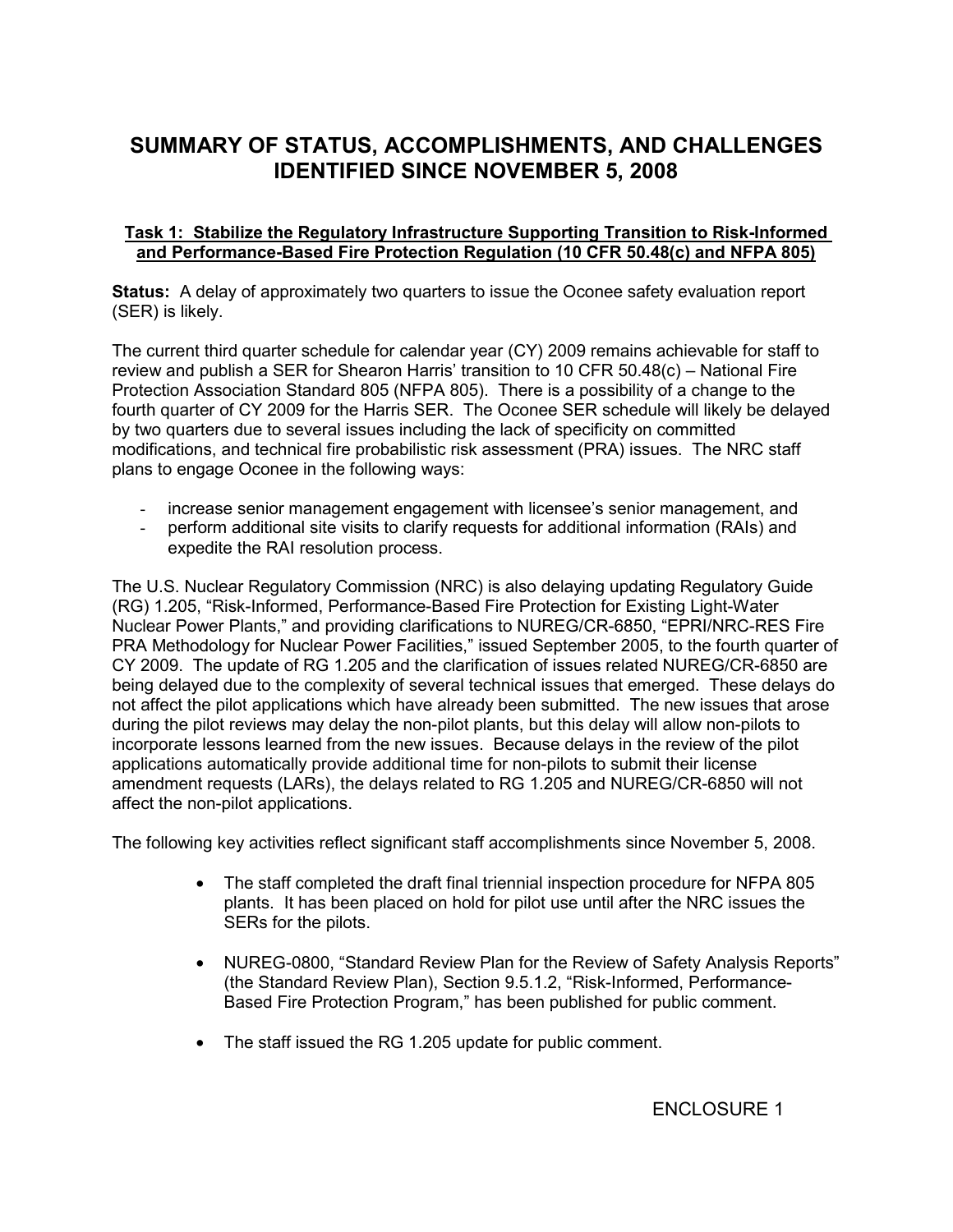- The staff completed a regulatory audit in support of the review of Oconee's LAR.
- The staff issued RAIs for the Oconee LAR.
- The staff completed a regulatory audit in support of the review of Harris's LAR.

**Challenges:** Delays in the review and approval of the Oconee license amendment request is expected to impact the submittal and review schedule of some of the non-pilot plants' LARs. It should be noted that according to the interim enforcement discretion policy applicable to plants transitioning to NFPA 805, the non-pilots have up to six months to submit their applications after the NRC reviews and publishes the SER for the second pilot plant.

### **Task 2: Hemyc and MT Electrical Raceway Fire Barrier (ERFBS) Closure for Plants Transitioning to NFPA 805**

## **Status:** Completed

The staff of the Office of Nuclear Reactor Regulation (NRR) has reviewed and approved license amendment and exemption requests from facilities not using the NFPA 805, "Performance-Based Standard for Fire Protection for Light-Water Reactor Electric Generating Plants," 2001 Edition, and inspectors have confirmed that all non-805 licensees have completed the necessary modifications. Inspectors have also confirmed that all licensees addressing this issue through their transition to NFPA 805 have established compensatory measures.

## **Challenges:** None

### **Task 3: Stabilize Regulatory Infrastructure to Resolve Fire-Induced Circuit Failure Issues**

**Status:** Three to six month delay of intermediate goals.

Based on requests from industry representatives, the staff determined that it would be more appropriate to tie the beginning of the enforcement discretion to the issuance of the final revision of RG 1.189, "Fire Protection for Nuclear Power Plants," as opposed to the draft regulatory guide which documented the Commission-approved high-level method for resolving multiple spurious actuations (MSAs). This will delay the time for licensees to begin resolving issues related to circuit failures until the end of the third quarter of CY 2009.

The Nuclear Energy Institute (NEI) had committed to revising NEI 00-01, "Guidance for Post-Fire Safe Shutdown Analysis," issued October 2002, regarding MSAs by December 31, 2008. The NRC staff has not received the final revision. The following key activities reflect significant staff accomplishments since November 5, 2008.

> • NEI provided a draft version of NEI 00-01 (Revision 2c) in January 2009, and committed to provide a revised version of NEI 00-01, which will include the comments that the NRC provided to NEI by May 2009.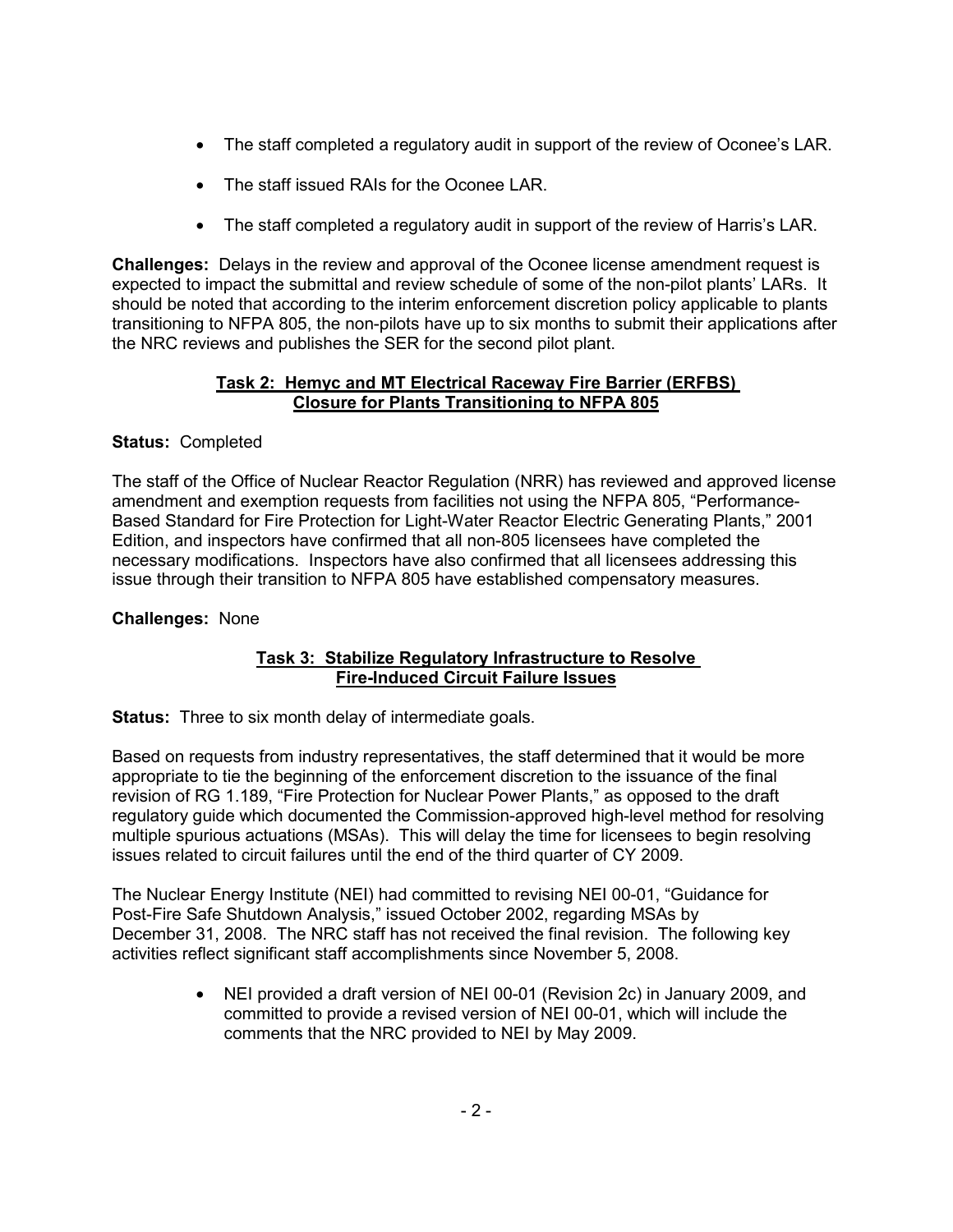• The staff issued a draft guide 1214, which is an update to RG 1.189, which provides the high-level methodology for MSA analysis, for public comment.

The staff issued an enforcement guidance memorandum (EGM) for resolution of the MSAs.

**Challenges:** The NRR staff has provided comments on the detailed industry methodology. The NRR staff and industry stakeholders met publically to address those comments and the industry is updating its guidance document.

### **Task 4: Stabilize Regulatory Infrastructure to Resolve Post-Fire Operator Manual Action Issues**

**Status:** On schedule.

Enforcement discretion on operator manual actions (OMAs) expired on March 6, 2009.

Plants in transition to NFPA 805: Fifty-one units are closing this issue through their transition to NFPA 805. The staff plans to confirm resolution through the transition review.

Plants not in transition to NFPA 805: Fifty-three units are not transitioning to NFPA 805 at this time. Of the 53 units, 12 units represented by 8 sites have recently applied for exemptions or license amendments. Enforcement discretion for these specific issues at the eight sites will continue during the staff review of amendment and exemption requests. The staff has already approved one previously submitted request for an exemption. The staff will complete the review of amendment and exemption requests by the end of the first quarter of CY 2010.

Based on a survey done by NEI, the remaining non-NFPA 805 plants have addressed the OMA compliance issue through implementation of plant changes. The staff is developing a plan to confirm closure of OMAs for utilities that are not transitioning to NFPA 805 and that do not have an active licensing action. This plan will be completed in the second quarter of CY 2009.

**Challenges:** The staff plans to verify that plants have appropriately dispositioned OMAs. This activity may result in additional staff actions in the event staff identifies inadequate closure of OMAs on the part of the licensee. The staff will take appropriate regulatory action for any inadequate closures of OMAs.

### **Task 5: Assess Regulatory Effectiveness**

### **Status:** On schedule

The NRR staff has identified three metrics to monitor fire safety and regulatory stability. The Office of Nuclear Regulatory Research staff and the NRR staff are working together to develop methods for reporting metrics on fires and inspection findings. The staff is working with NEI on procedures that the industry will use to provide data on the percentage of fire areas with longterm compensatory measures.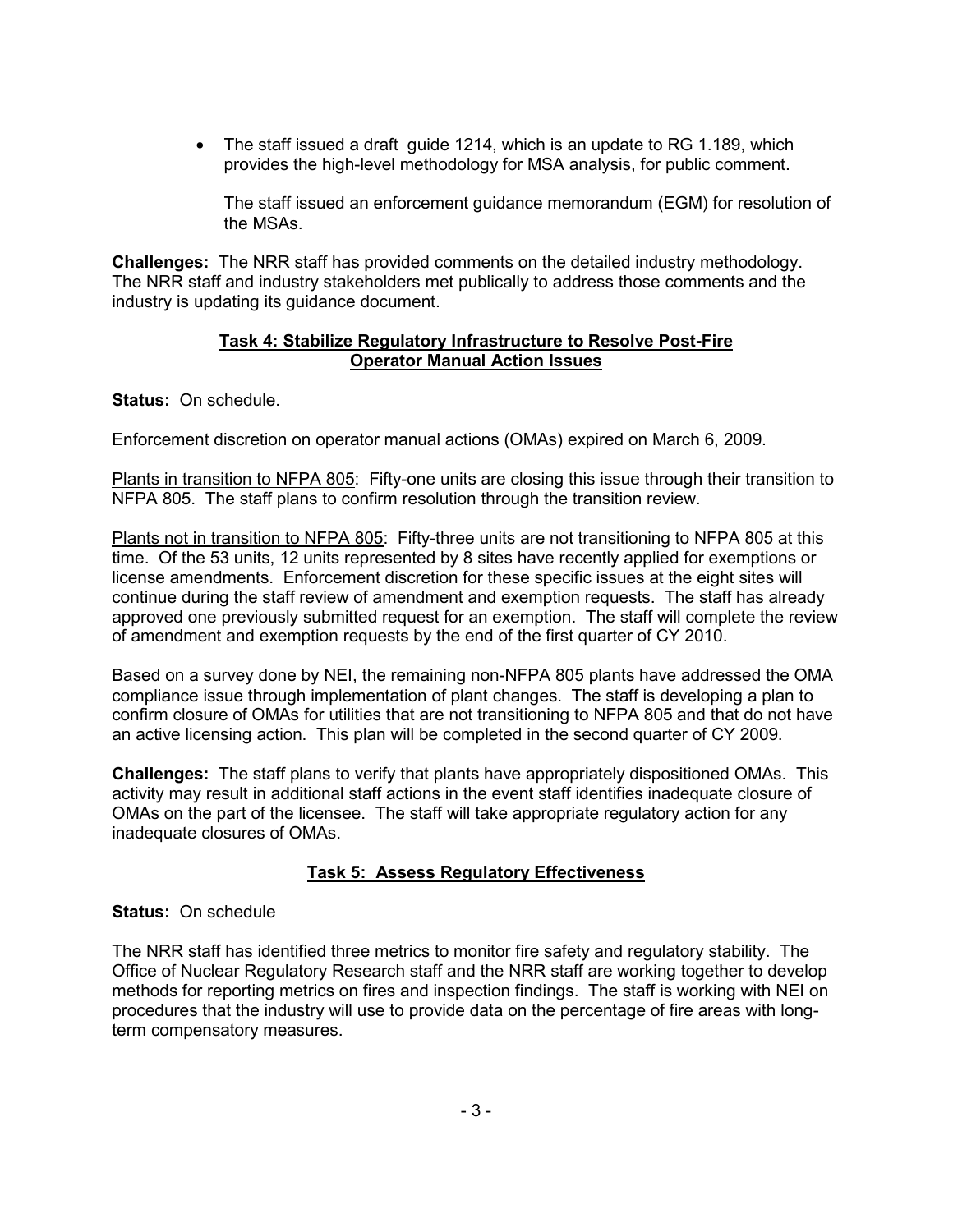**Challenges:** Reporting data on long-term compensatory measures is not a requirement. If data provided by NEI is incomplete, the NRC staff will take additional measures to obtain data via other means.

### **Task 6: Historical Lessons Learned From Fire Protection**

**Status:** On schedule

The NRR staff has compiled a list of documents to be evaluated to develop the historical lessons learned.

**Challenges:** None

### **Task 7: Exemption Database**

**Status:** On schedule

The NRR staff is working with the Office of Information Services to ensure that fire protection exemptions are made publicly available in the main library of the Agencywide Documents Access and Management System (ADAMS). The database will be created from the information in ADAMS.

**Challenges:** None

### **Task 8: Establish Reasonable Assurance That All Past Regulatory Infrastructure Instabilities Are Identified**

**Status:** On schedule

The NRR staff has collected information from internal fire protection stakeholders regarding open fire protection issues. The staff has identified no safety-significant issues.

**Challenges:** None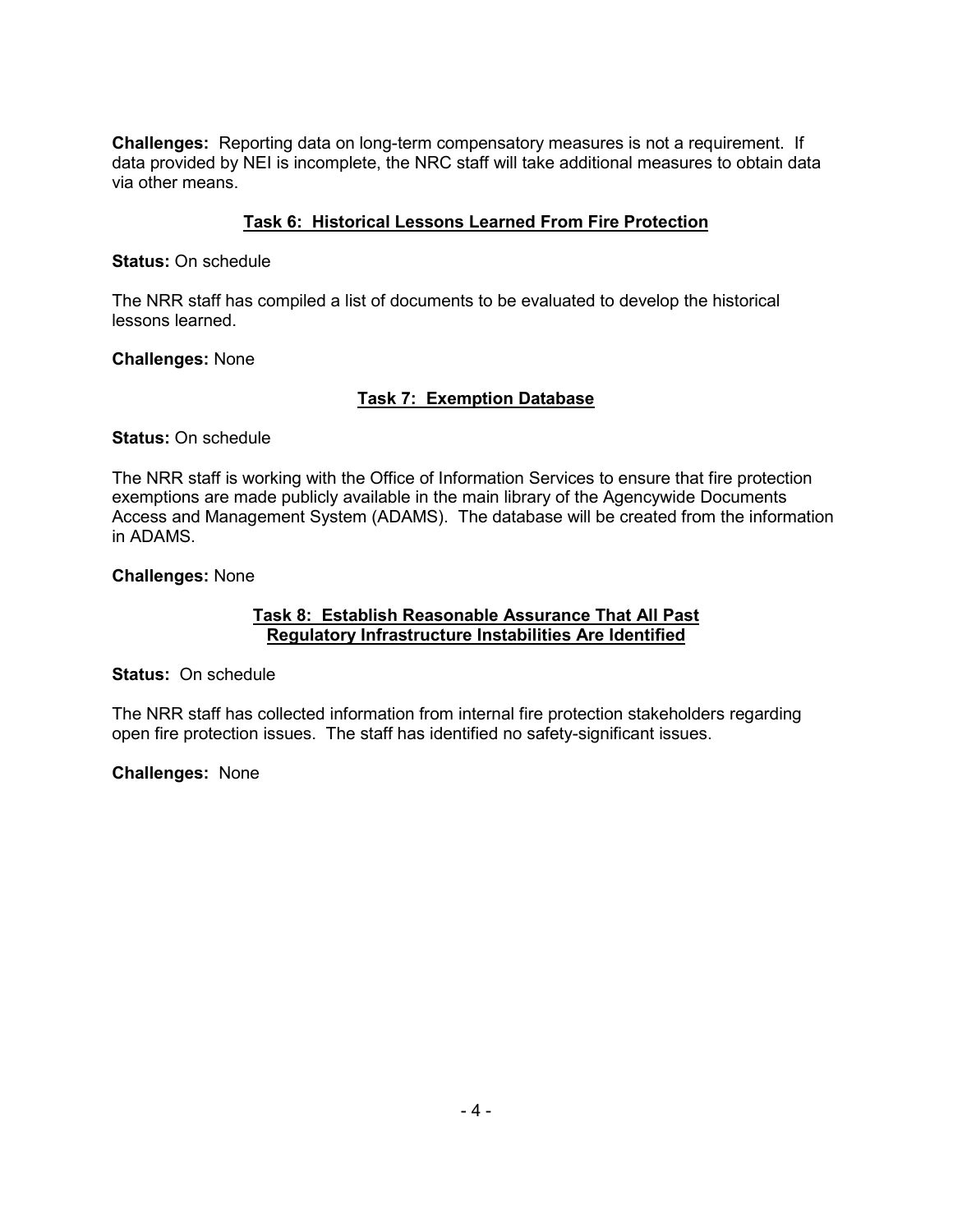# **Enclosure 2**

# PLAN FOR STABILIZING FIRE PROTECTION REGULATORY INFRASTRUCTURE

Revision 1

(Schedule changes since November 5, 2008, are highlighted in *blue.*)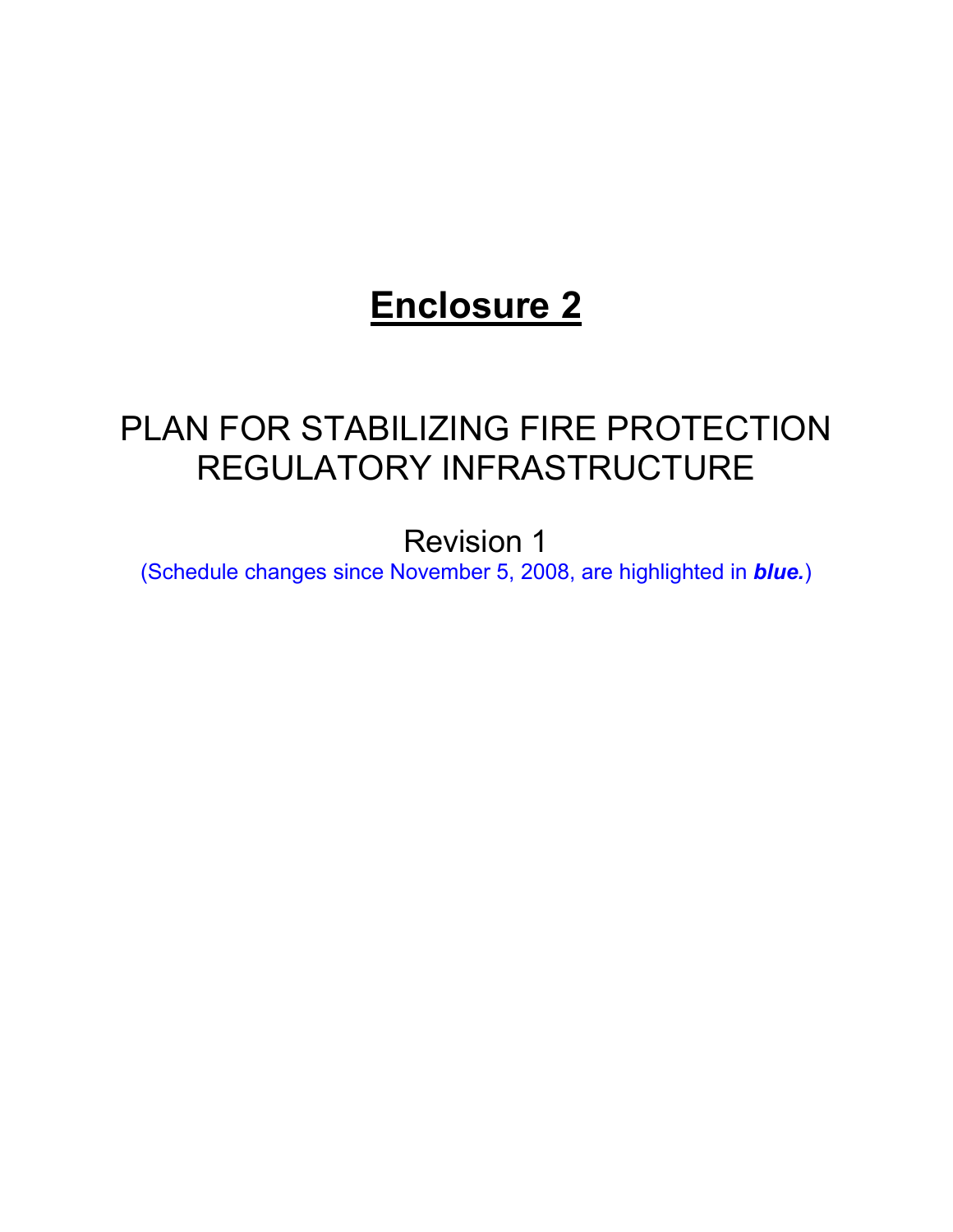## **ACRONYMS**

| $1Q$ ------------ first quarter                                |
|----------------------------------------------------------------|
| 2Q ------------ second quarter                                 |
| $3Q$ ------------- third quarter                               |
| 4Q ------------ fourth quarter                                 |
| ADAMS--------Agencywide Documents Access and Management System |
| CY ------------ calendar year                                  |
| CFR ---------- Code of Federal Regulations                     |
| DRA------------Division of Risk Assessment                     |
| EGM ---------- enforcement guidance memorandum                 |
| EPRI --------- Electric Power Research Institute               |
| ERFBS ------ electrical raceway fire barrier system            |
| FAQ ---------- frequently asked question                       |
| GAO ---------- U.S. Government Accountability Office           |
| GL ------------ generic letter                                 |
| IN -------------- information notice                           |
| LAR ----------- license amendment request                      |
| MSAs----------multiple spurious actuations                     |
| NEI ---------- Nuclear Energy Institute                        |
| NFPA -------- National Fire Protection Association             |
| NRC ---------- U.S. Nuclear Regulatory Commission              |
| NRR------------Office of Nuclear Reactor Regulation            |
| NUREG ------ NRC technical report designation                  |
| NUREG/CR - NUREG contractor report                             |
| OMA- --------- operator manual action                          |
| RG--------------regulatory guide                               |
| RIS ----------- regulatory issue summary                       |
| PRA ---------- probabilistic risk assessment                   |
| SER ---------- safety evaluation report                        |
| SRM --------- staff requirements memorandum                    |
|                                                                |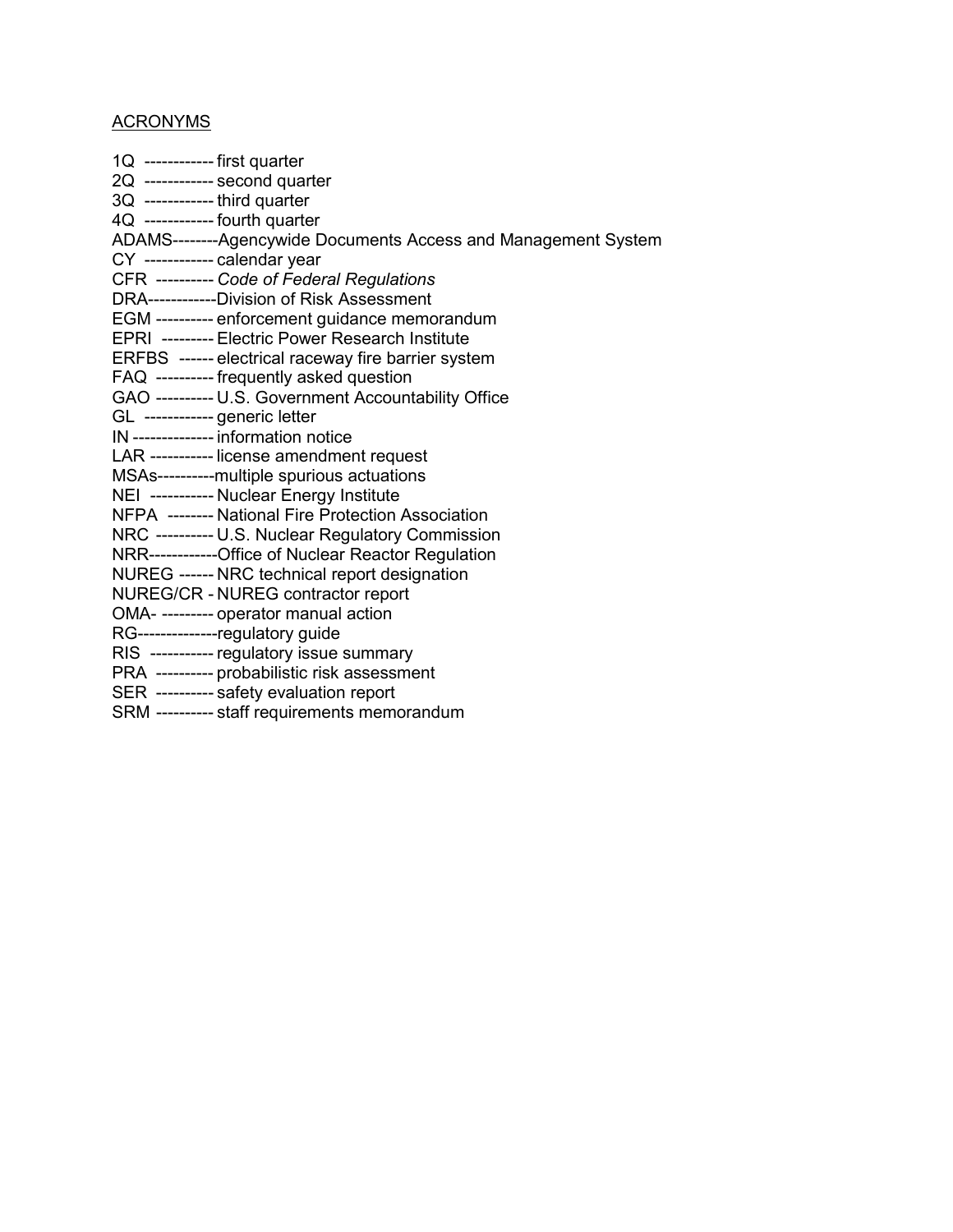- *Task #1* **Stabilize the Regulatory Infrastructure Supporting Transition to**  **Risk-Informed and Performance-Based Fire Protection Regulation— 10 CFR 50.48(c) and NFPA 805**
- **Objective** To develop and validate the regulatory processes that facilitate predictable, efficient, and effective transition of operating nuclear power plants to the NRC's risk-informed and performance-based fire protection requirements.
- *Definition of* Closure is achieved when the regulatory infrastructure is in place and *Closure* the safety evaluation reports of the NFPA 805, "Performance-Based Standard for Fire Protection for Light-Water Reactor Electric Generating Plants, 2001 Edition," pilot plants are issued. Review and approval of subsequent LARs is considered routine staff activity.
- *Background* The Commission approved the final rule incorporating the 2001 revision of the national consensus standard NFPA 805 into Title 10 of the *Code of Federal Regulations* (10 CFR) 50.48(c) by reference via an SRM on May 11, 2004. The rule was published on June 16, 2004, and became effective July 16, 2004. The Commission provided certain enforcement discretion as an incentive for licensees to adopt NFPA 805. Two licensees, Progress Energy and Duke Energy, volunteered Shearon Harris and Oconee, respectively, to become pilot plants for the transition to NFPA 805.

The NRC has prepared guidance for licensees adopting NFPA 805 in Regulatory Guide 1.205, "Risk-Informed, Performance-Based Fire Protection for Existing Light-Water Nuclear Power Plants." Also, the staff endorsed the industry proposal to establish an FAQ program to promptly clarify issues emerging at plants in transition to NFPA 805. The staff holds monthly public meetings with the industry to discuss emerging issues.

As of today, operators of 51 reactor units have sent letters of intent indicating their commitment to transition to NFPA 805.

| <b>Steps to Closure</b>                                                                                                        | <b>Due CY Quarter</b> |  |
|--------------------------------------------------------------------------------------------------------------------------------|-----------------------|--|
| <b>Establish Regulatory Foundation</b>                                                                                         |                       |  |
| NFPA 805 issued                                                                                                                | Complete: 01/2001     |  |
| 10 CFR 50.48(c) promulgated                                                                                                    | Complete: 06/2004     |  |
| <b>Structure for Enforcement</b>                                                                                               |                       |  |
| New 10 CFR 50.48 enforcement policy for NFPA<br>805 provides a two year enforcement discretion<br>period                       | Complete: 06/2004     |  |
| NFPA 805 enforcement policy revised to address<br>licensee budgetary cycles to the end of 2005 for<br>existing non-compliances | Complete: 01/2005     |  |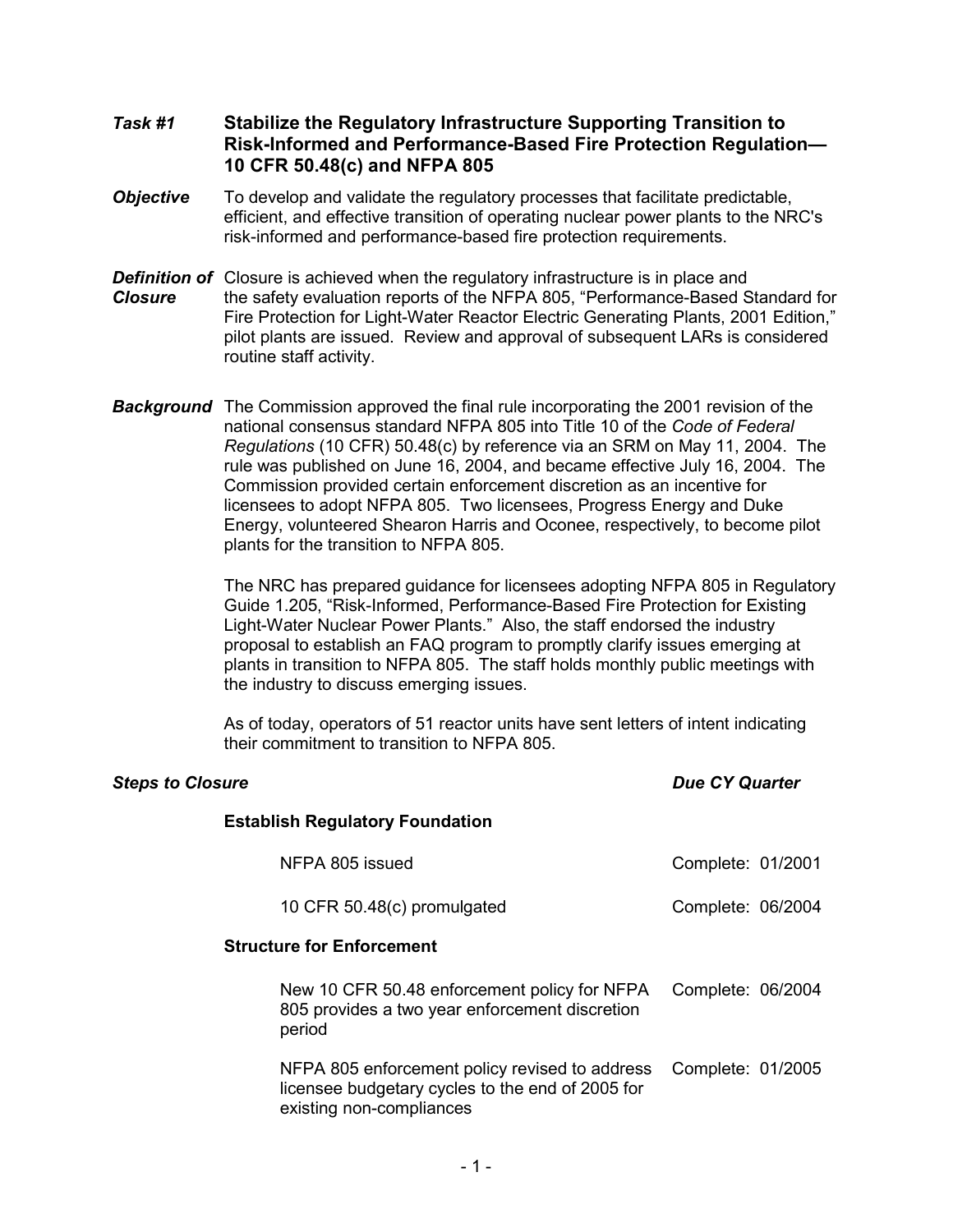| NFPA 805 Enforcement Policy revised to provide<br>a three year enforcement discretion period                                                                                       | Complete: 04/2006        |         |
|------------------------------------------------------------------------------------------------------------------------------------------------------------------------------------|--------------------------|---------|
| Commission approves revised enforcement<br>discretion policy allowing discretion to extend<br>6 months past issuance of the second<br>pilot plant's SER                            | Complete: 09/2008        |         |
| <b>Develop Implementation Guidance</b>                                                                                                                                             |                          |         |
| NRC and EPRI jointly issue NUREG/CR-6850,<br>"EPRI/NRC-RES Fire PRA Methodology for<br><b>Nuclear Power Facilities"</b>                                                            | Complete: 09/2005        |         |
| Industry issues implementation guidance<br>NEI 04-02, "Guidance for Implementing a<br>Risk-Informed, Performance-Based Fire Protection<br>Program Under 10CFR50.48(c)," Revision 1 | Complete: 09/2005        |         |
| Staff issues RG 1.205 as guidance for plants<br>adopting NFPA 805                                                                                                                  | Complete: 05/2006        |         |
| <b>Issue draft SRP 9.5.1.2 for public comment</b>                                                                                                                                  | <b>Complete: 03/2009</b> |         |
| <b>Complete triennial procedure for pilot testing</b>                                                                                                                              | <b>Complete: 03/2009</b> |         |
| <b>Issue draft RG 1.205 for public comment</b>                                                                                                                                     | <b>Complete: 04/2009</b> |         |
| Clarification of NUREG/CR-6850 completed                                                                                                                                           |                          | 2009 4Q |
| Staff issues revised RG 1.205 and<br><b>Standard Review Plan for NFPA 805</b>                                                                                                      |                          | 2009 4Q |

# **Validate Implementation**

| First letter of intent (Oconee)     | Complete: 02/2005 |  |
|-------------------------------------|-------------------|--|
| Second letter of intent (Harris)    | Complete: 06/2005 |  |
| Pilot plant LAR received for Harris | Complete: 05/2008 |  |
| Pilot plant SER reviewed for Oconee | Complete: 06/2008 |  |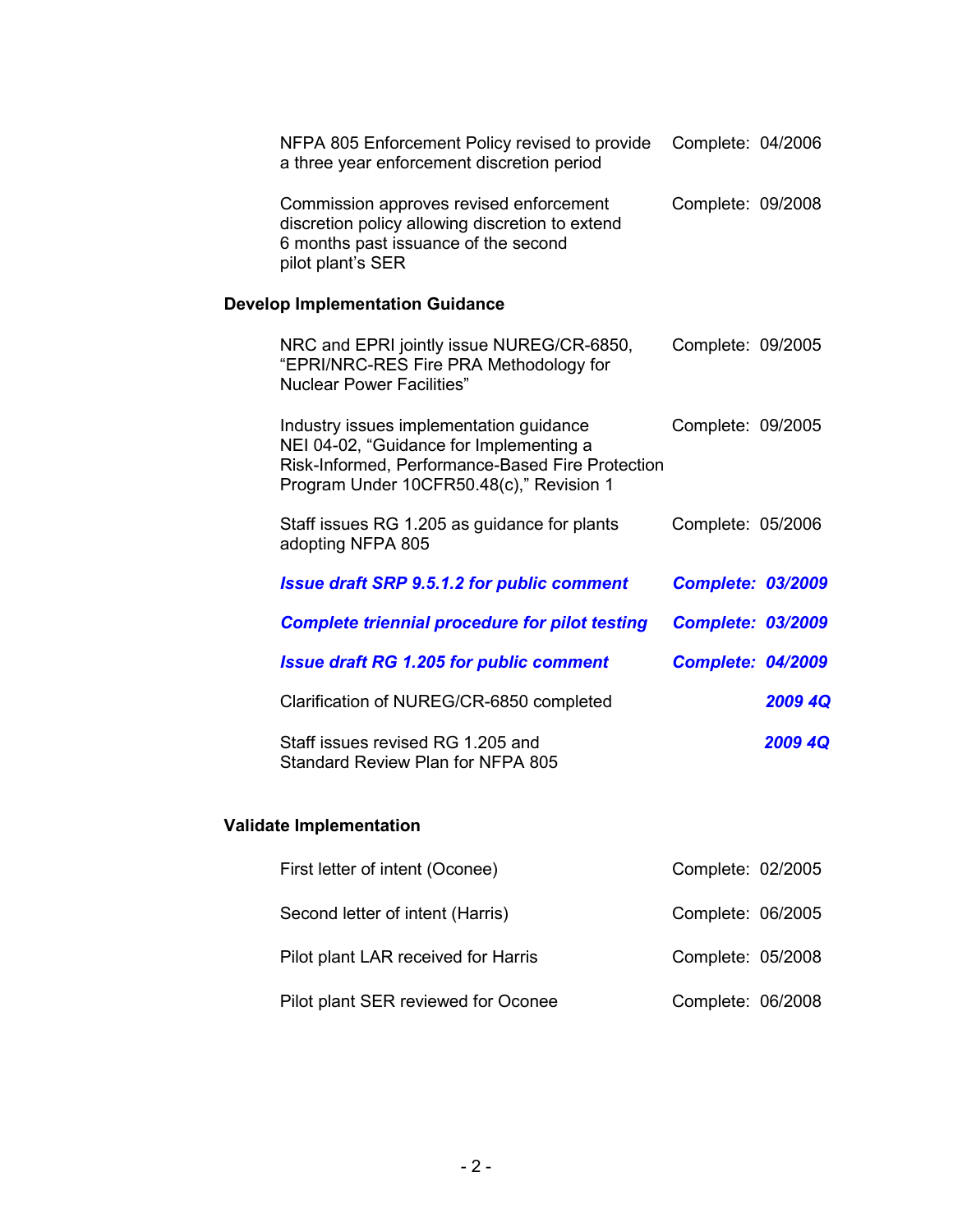## **Final Closure**

| Staff issues pilot plant SER (Harris) | <b>2009 4Q</b> |
|---------------------------------------|----------------|
| Staff issues pilot plant SER (Oconee) | <b>2010 1Q</b> |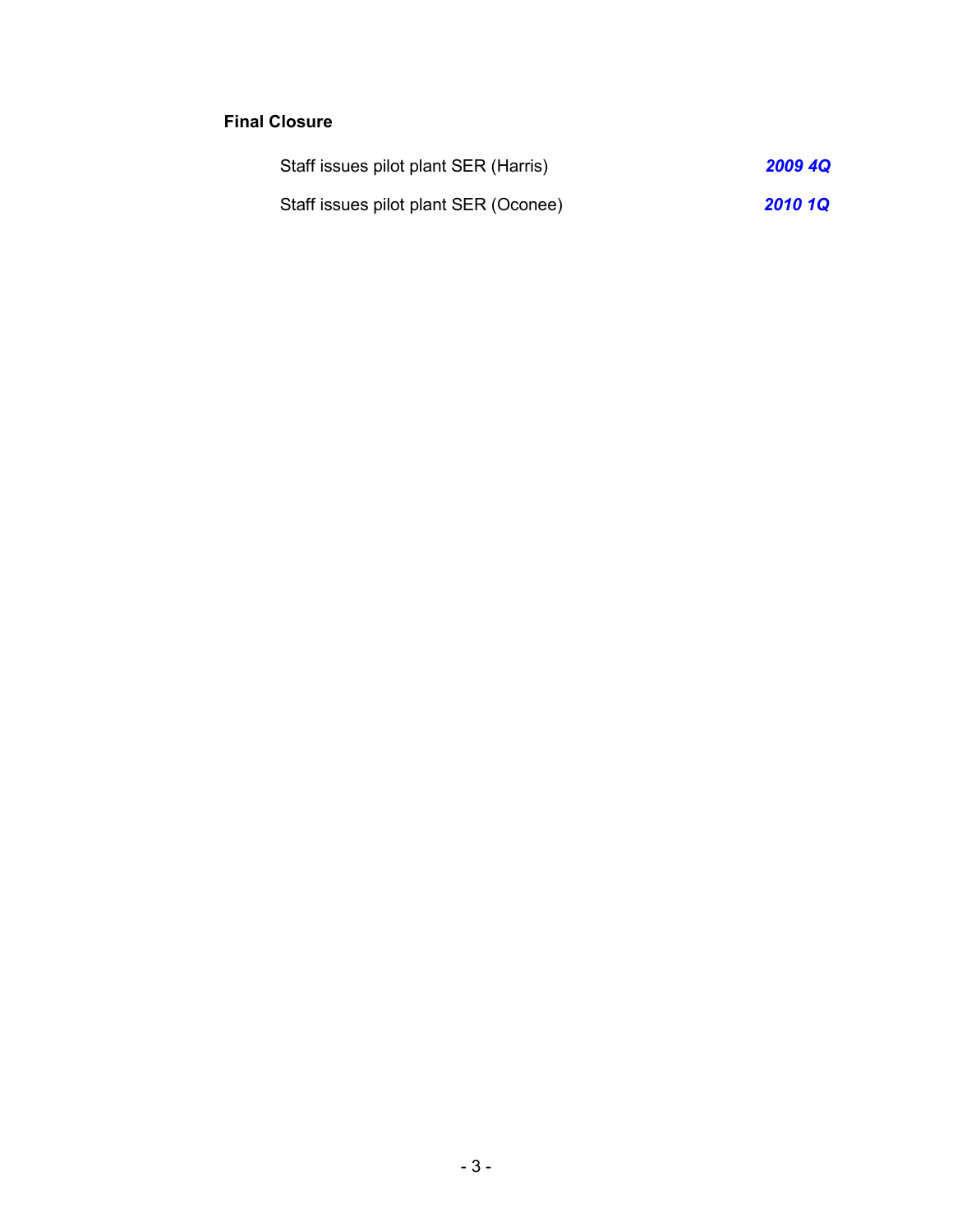### *Task #2* **Hemyc and MT Electrical Raceway Fire Barrier (ERFBS) Closure for Plants Transitioning to NFPA 805**

- *Objective* To evaluate and document the actions taken to address ERFBS questions, including the specific actions taken to address issues related to Hemyc.
- **Definition of** The safety issue has been closed. This task remains open until the *Closure* staff issues a report documenting the closeout of Hemyc and MT barrier issues.
- *Background* To meet fire protection regulations, licensees often installed an ERFBS to achieve the required separation when redundant trains of cables and equipment are in the same room or fire area. The NRC found that two of these systems may be nonconforming and issued GL 2006-03, "Potentially Nonconforming Hemyc and MT Fire Barrier Configurations," dated April 10, 2006. The generic letter asked licensees to describe how Hemyc, MT, and other fire barrier materials are capable of providing the appropriate fire resistance rating. By the end of calendar year 2007, the NRC had accepted all responses to the generic letter and approved all the licensing actions to address Hemyc issues of non-805 plants.

On December 17, 2008, the NRC staff issued a memorandum describing the status of all plants that rely on Hemyc ERFBS. All plants have either resolved their Hemyc issues or are in transition to 10 CFR 50.48(c) and NFPA 805.

This task is complete and will be removed from future versions of this plan.

| <b>Establish Regulatory Foundation</b>                                                                           |                   |  |
|------------------------------------------------------------------------------------------------------------------|-------------------|--|
| 10 CFR Part 50, Appendix R, Section III.G<br>promulgated                                                         | Complete: 01/1980 |  |
| <b>Structure for Enforcement</b>                                                                                 |                   |  |
| No enforcement discretion for barrier issues                                                                     | N/A               |  |
| <b>Develop Implementation Guidance</b>                                                                           |                   |  |
| Staff issues IN 2005-07,<br>"Results of HEMYC Electrical Raceway<br>Fire Barrier System Full Scale Fire Testing" | Complete: 04/2005 |  |
| Staff issues GL 2006-03                                                                                          | Complete: 04/2006 |  |
| <b>Validate Implementation</b>                                                                                   |                   |  |
|                                                                                                                  |                   |  |
| Staff responds to all GL 2006-03<br>information requests                                                         | Complete: 12/2007 |  |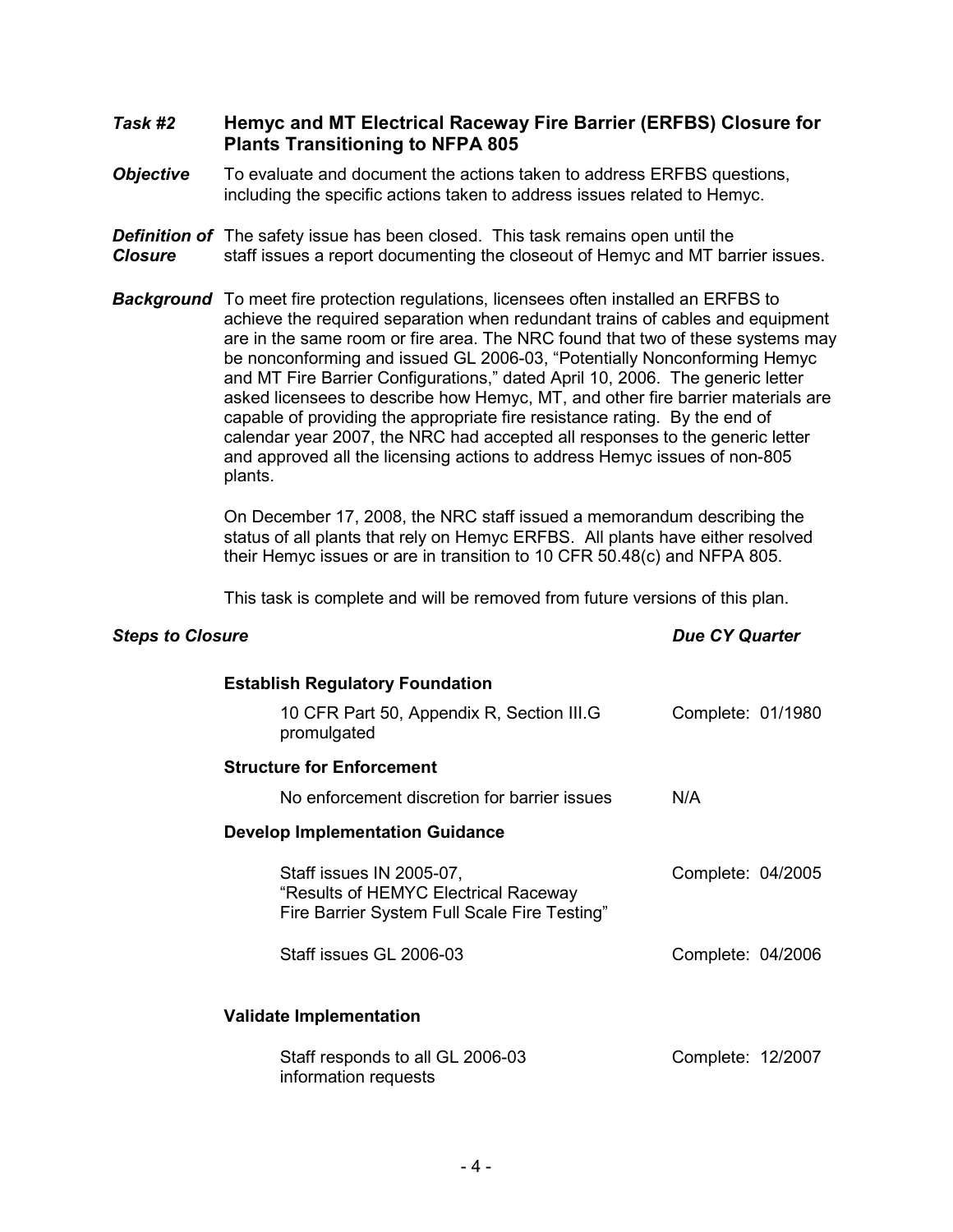| Staff confirms closure via inspections related<br>to $GL$ 2006-03 (Hemyc and MT) | Complete: 12/2008        |
|----------------------------------------------------------------------------------|--------------------------|
| <b>Final Closure</b>                                                             |                          |
| Staff issues final closeout documentation                                        | <b>Complete: 12/2008</b> |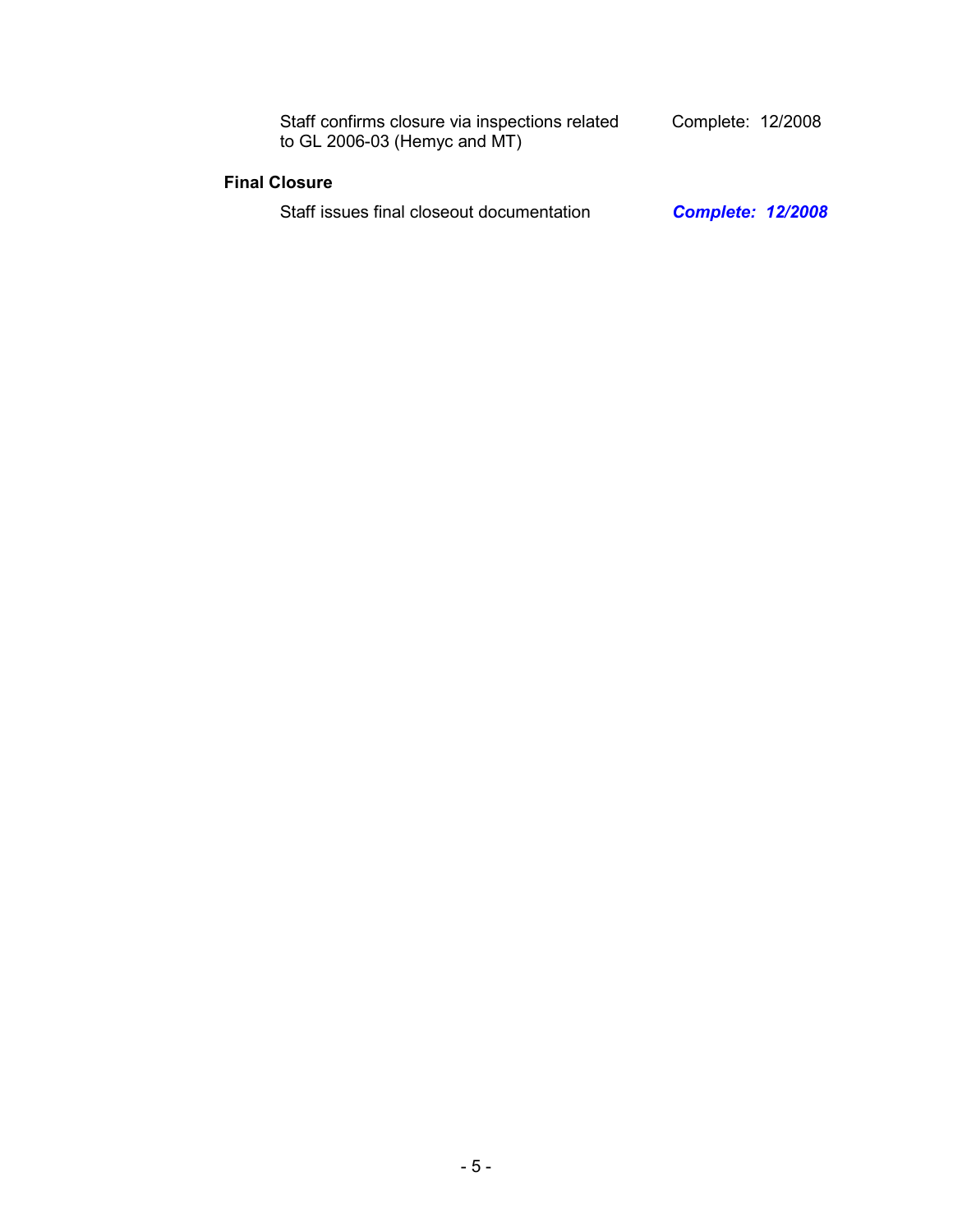### *Task #3* **Stabilize Regulatory Infrastructure to Resolve Fire-Induced Circuit Failure Issue**

- **Objective** To implement a predictable, efficient, and effective process to ensure that licensees complete specific actions related to possible fire-induced circuit failures.
- **Definition of** Closure is achieved when the regulatory infrastructure is in place and the staff *Closure* completes validation of an application of the circuit resolution methodology. Review and approval of subsequent use of the circuit failure resolution methodology by individual licensees is considered routine staff activity.
- **Background** To meet fire protection regulations, nuclear power plants must be able to demonstrate that they can be safely shut down in the event of a fire. An important requirement of these rules was the protection of redundant equipment and cables required to place the plant in a safe shutdown state. This included a requirement to protect circuits such that plant equipment does not fail or malfunction.

Beginning in 1997, a series of licensee event reports identified plant-specific problems related to potential fire-induced electrical circuit failures that could affect equipment necessary to achieve and maintain safe shutdown. The NRC staff issued IN 99-17, "Problems Associated with Post-Fire Safe-Shutdown Circuit Analyses," on June 3, 1999, to document additional problems.

In 2001, EPRI and NEI performed a series of cable functionality fire tests to enhance the nuclear industry's understanding of fire-induced circuit failures, particularly spurious equipment actuations initiated by circuit failures. Based on the test results and continued interactions with industry, the NRC staff concluded that regulatory expectations needed to be clarified to ensure safety, to provide clear regulatory expectations in the area of fire-induced circuit failures, and where appropriate, to make plant changes to mitigate such failures.

| <b>Establish Regulatory Foundation</b>                                                                                        |                          |
|-------------------------------------------------------------------------------------------------------------------------------|--------------------------|
| Letter from S. Collins (NRC) to R. Beedle (NEI)<br>regarding spurious actuations                                              | Complete: 03/1997        |
| <b>Structure for Enforcement</b>                                                                                              |                          |
| Staff issues EGM 98-002, "Disposition of<br>Violations of Appendix R, Regarding<br>Sections III.G and III.L Circuit Failures" | Complete: 03/1998        |
| Staff issues updated EGM including Commission<br>direction for fire-induced circuit failures                                  | <b>Complete: 05/2009</b> |
| <b>Develop Implementation Guidance</b>                                                                                        |                          |
| EPRI/NEI circuit failure testing completed at<br>Omega Point Laboratories, Elmendorf, TX                                      | Complete: 06/2001        |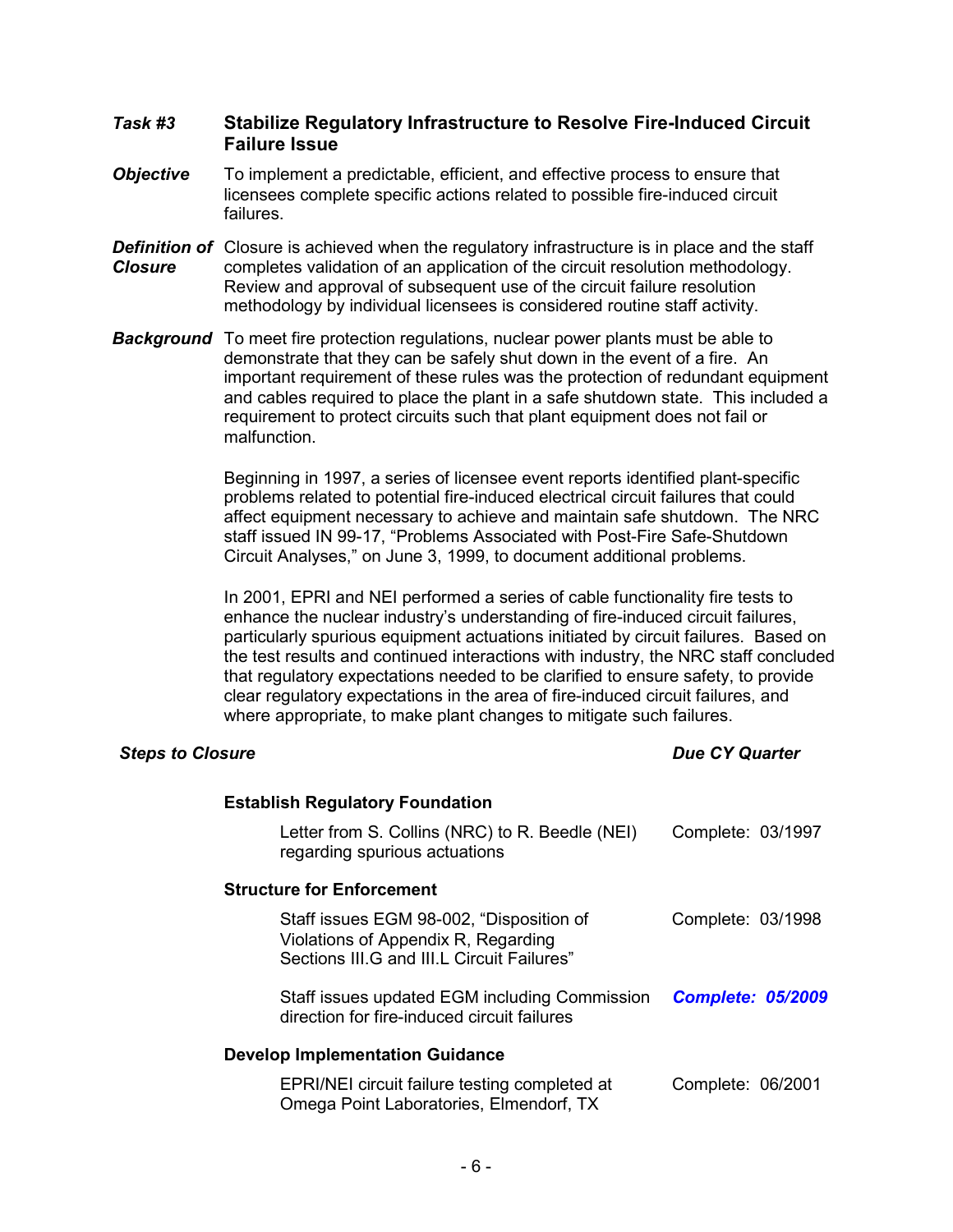|                      | staff and industry publish (through EPRI)<br>"Spurious Actuation of Electrical Circuits<br>Due to Cable Fires: Results of an Expert Elicitation"    | Complete: 05/2002        |
|----------------------|-----------------------------------------------------------------------------------------------------------------------------------------------------|--------------------------|
|                      | Staff issues RIS 2004-03, Revision 1,<br>"Risk-Informed Approach for Post-Fire<br>Safe-Shutdown Associated Circuit Inspections"                     | Complete: 12/2004        |
|                      | Industry publishes NEI 00-01, "Guidance for<br>Post-Fire Safe Shutdown," Revision 1                                                                 | Complete: 01/2005        |
|                      | Staff issues RIS 2005-30, "Clarification of<br>Post-Fire Safe-Shutdown Circuit Regulatory<br>Requirements"                                          | Complete: 12/2005        |
|                      | Commission issues SRM-SECY-2006-0196,<br>"Issuance of Generic Letter 2006-xx,<br>'Post-Fire Safe-Shutdown Circuits Analysis<br>Spurious Actuations" | Complete: 12/2006        |
|                      | Staff completes additional testing for RIS 2004-03<br>and issues NUREG/CR-6931, "Cable Response to<br>Live Fire," Volumes 1, 2, and 3               | Complete: 04/2008        |
|                      | Staff transmits SECY-2008-0093, "Resolution<br>of Issues Related to Fire-Induced Circuit Failures,"<br>to Commission for action                     | Complete: 06/2008        |
|                      | Staff issues draft of Regulatory Guide 1.189<br>for comment                                                                                         | <b>Complete: 04/2009</b> |
|                      | Staff publishes RIS and attached,<br>draft regulatory guide clarification of circuit<br>expectations                                                | 2009 3Q                  |
|                      | Industry revises NEI 00-01, Revision 2                                                                                                              | <b>2009 2Q</b>           |
|                      | NRC issues final regulatory guide for fire-induced<br>circuit failures                                                                              | 2009 3Q                  |
|                      | <b>Validate Implementation</b>                                                                                                                      |                          |
|                      | Staff establishes mechanism to validate disposition<br>method for circuits issue                                                                    | 2009 4Q                  |
|                      | Staff informs the Commission of status of circuits closure                                                                                          | 2009 3Q                  |
|                      | Licensees work to resolve circuits issues                                                                                                           | 2009 3Q                  |
| <b>Final Closure</b> |                                                                                                                                                     |                          |
|                      | Staff completes validation of the circuits issue disposition<br>method                                                                              | 2010 2Q                  |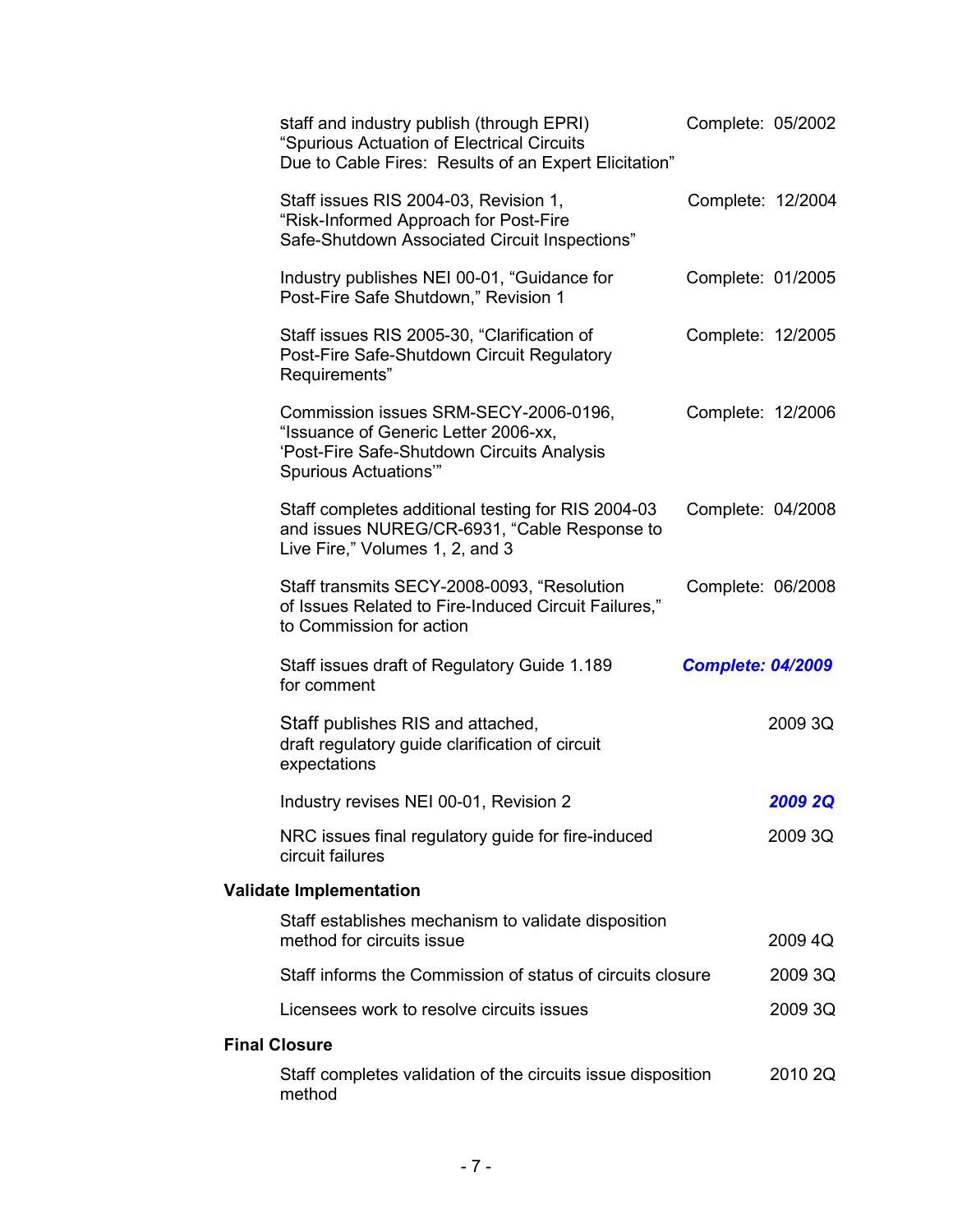### *Task #4* **Stabilize Regulatory Infrastructure to Resolve Post-Fire Operator Manual Action Issues**

- *Objective* To ensure that licensees complete appropriate actions related to the inappropriate crediting of post-fire OMAs.
- **Definition** Closure is achieved when the regulatory infrastructure is in place and the *of Closure* licensees submit requests for license amendments, exemptions, or complete modifications validating the effectiveness of the infrastructure. Review and approval of those applications is considered routine staff activity.
- **Background** To meet fire protection regulations, licensees of nuclear power plants must demonstrate that the plant can be safely shut down in the event of a fire. An important requirement of these rules was the protection of redundant equipment and cables required to place the plant in a safe-shutdown state. Where separation of redundant equipment could not be achieved, licensees were permitted, under certain conditions, to use postfire OMAs to mitigate the effects of the fire.

In 2000, NRC inspections found that some licensees compensated for the lack of approved separation by relying on OMAs under conditions not permitted by the NRC. On June 30, 2006, the NRC issued RIS 2006-10, "Regulatory Expectations with Appendix R, Paragraph III.G.2, Operator Manual Actions," to clarify expectations.

With the intention of giving licensees an opportunity to find and correct unapproved postfire OMAs, the NRC issued enforcement discretion for licenseeidentified unapproved postfire OMAs. This discretion provided a period of time for licensees to self-identify unapproved postfire OMAs and also allowed the licensees time to bring those unapproved postfire OMAs into compliance without the NRC's taking enforcement action. The NRC expects the unapproved postfire OMAs to be resolved through reanalysis, procedure changes, modifications, or by requesting approval from the NRC. Facilities in transition to NFPA 805 will address OMAs as part of the transition.

In October 2007, the NRC issued NUREG-1852, "Demonstrating the Feasibility and Reliability of Operator Manual Actions in Response to Fire," to assist NRC staff in reviewing postfire OMA applications under conditions permitted by the NRC. NUREG-1852 is publicly available so that licensees are able to examine the factors that the NRC staff will review.

The enforcement discretion ended on March 6, 2009, for plants that did not have exemptions or had not submitted license amendments to the NRC for review. For those licensees not granted the enforcement discretion provided by the review of exemptions or amendments, the Reactor Oversight Process applies, and no enforcement discretion is available.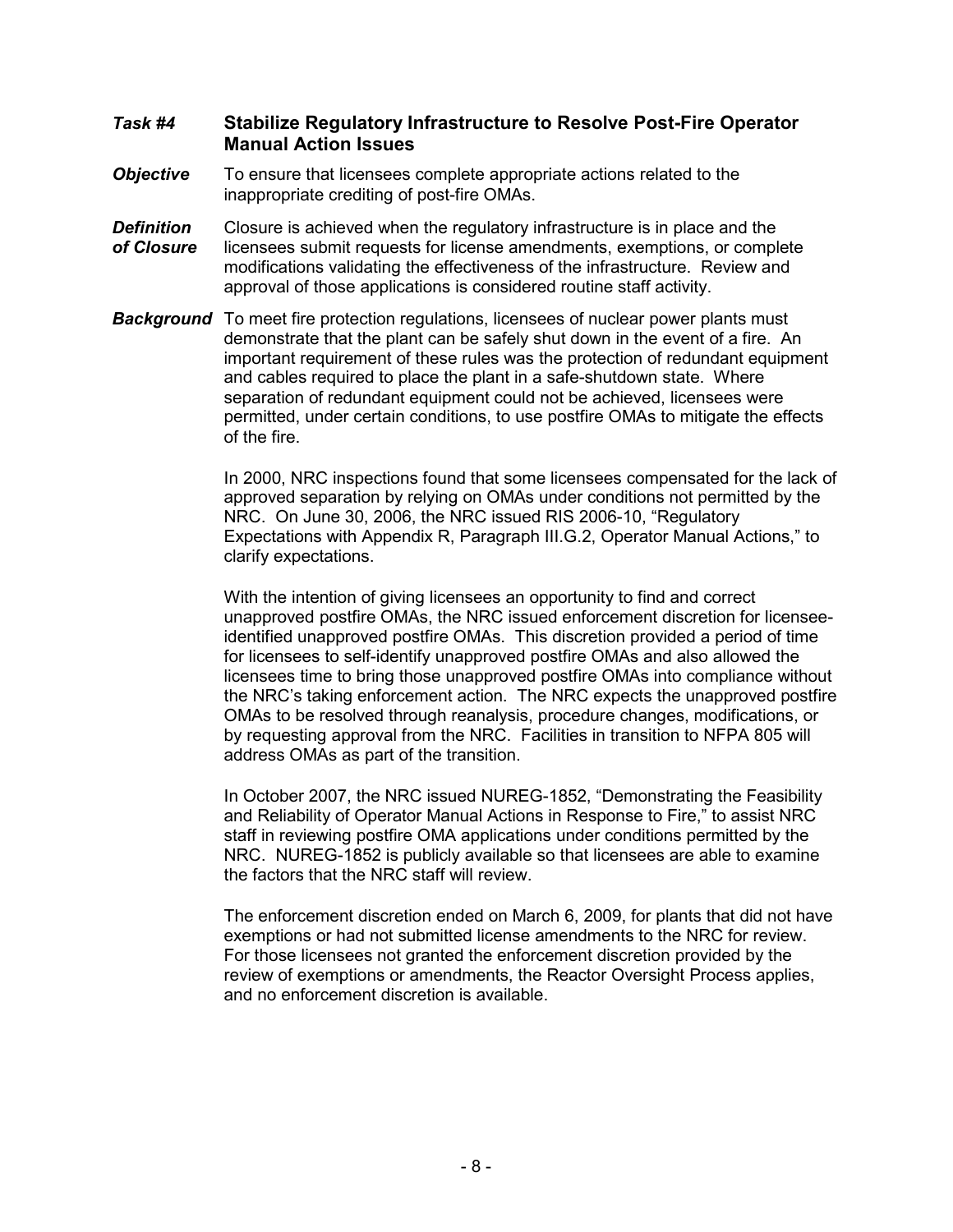# **Establish Regulatory Foundation**

| Commission issues SRM-SECY-04-0233,<br>"Proposed Rulemaking-Post-Fire Operator<br>Manual Actions"                                                                                                  | Complete: 01/2005        |                |
|----------------------------------------------------------------------------------------------------------------------------------------------------------------------------------------------------|--------------------------|----------------|
| Staff issues "Fire Protection Program—Post-Fire<br>Operator Manual Actions," Federal Register<br>Notice 71 FR 11169, March 1, 2005. Withdrawal<br>of the proposed rule                             | Complete: 03/2005        |                |
| <b>Structure for Enforcement</b>                                                                                                                                                                   |                          |                |
| Staff issues enforcement discretion for OMAs as<br>part of EGM 2007-004 for OMAs; enforcement<br>discretion ends March 2009                                                                        | Complete: 06/2007        |                |
| <b>Develop Implementation Guidance</b>                                                                                                                                                             |                          |                |
| Staff publishes NRC RIS 2006-10                                                                                                                                                                    |                          |                |
| Staff publishes NUREG-1852                                                                                                                                                                         | Complete: 10/2007        |                |
| <b>Validate Implementation</b>                                                                                                                                                                     |                          |                |
| Licensees complete corrective actions or requests<br>for amendment/exemption                                                                                                                       | <b>Complete: 03/2009</b> |                |
| Staff to develop a plan to validate the effectiveness<br>of the closure of OMA issues for utilities which are<br>not transitioning to NFPA 805 and which do not<br>have an active licensing action |                          | <b>2009 2Q</b> |
| Staff validates the effectiveness of the<br>infrastructure by completing review<br>of one licensee's resolution of the issue                                                                       |                          | 2010 2Q        |
| <b>Final Closure</b>                                                                                                                                                                               |                          |                |
| Infrastructure stabilized and validated                                                                                                                                                            |                          | 2010 2Q        |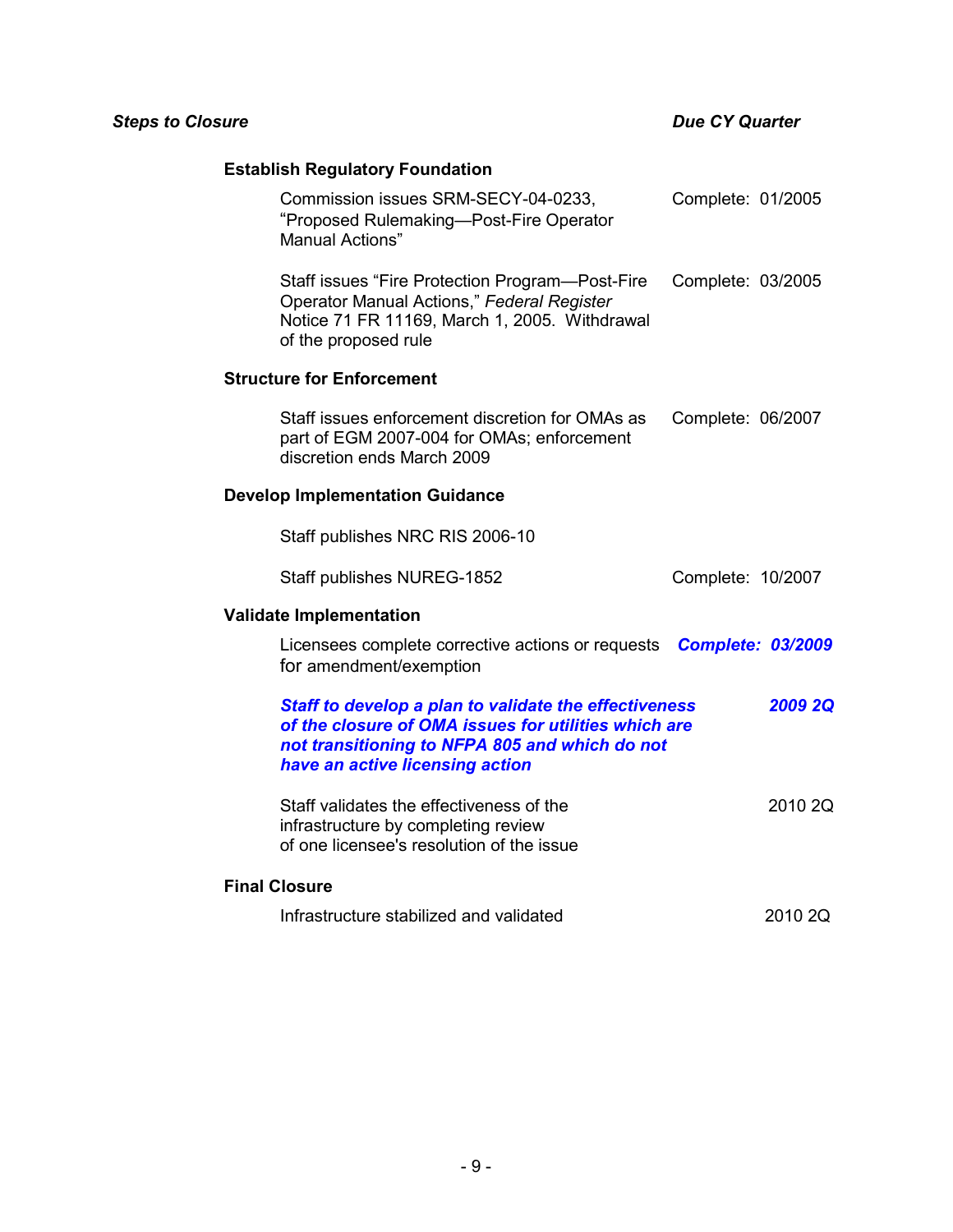### *Task #5* **Assess Regulatory Effectiveness**

- *Objective* Assess the effectiveness of the ongoing improvements to the fire protection regulatory framework.
- **Definition** Closure is achieved when a monitoring process is in place and the baseline is *of Closure* established. Ongoing implementation of the process is considered routine staff activity.
- *Background* On July 29, 2008, the Commission directed the staff in SRM M080717, "Briefing on Fire Protection Issues," to provide the Commission with a plan to assess the effectiveness of the ongoing improvements to the fire protection regulatory framework, using recent plant data to establish a baseline. Such a baseline could be, for example, the number and general type of all open fire protection deficiencies that were compensated and the manner of compensation used in 2007.

The GAO Report 08-747, "Nuclear Safety: NRC's Oversight of Fire Protection at U.S. Commercial Nuclear Reactor Units Could Be Strengthened," issued June 2008, included a recommendation to "develop a central database for tracking the status of exemptions, compensatory measures, and manual actions in place nationwide and at individual commercial nuclear units."

The Chairman responded to the GAO report in a letter to Congress dated September 11, 2008. The letter committed to "implement a Fire Protection Closure Plan to resolve the issues contributing to the long term use of compensatory measures. The Commission has directed the staff to include meaningful metrics to gauge progress in implementation of the Closure Plan." This action will resolve the issues of long-term compensatory measures and unapproved manual actions that have associated compensatory measures.

|                      | <b>Commission Commitments</b>                                           |                          |         |
|----------------------|-------------------------------------------------------------------------|--------------------------|---------|
|                      | Determine metric for measuring effectiveness of<br>ongoing improvements | <b>Complete: 12/2008</b> |         |
|                      | Develop metric monitoring methodology                                   | <b>Complete: 03/2009</b> |         |
| <b>Final Closure</b> |                                                                         |                          |         |
|                      | Collect information and establish monitoring                            |                          | 2009 3Q |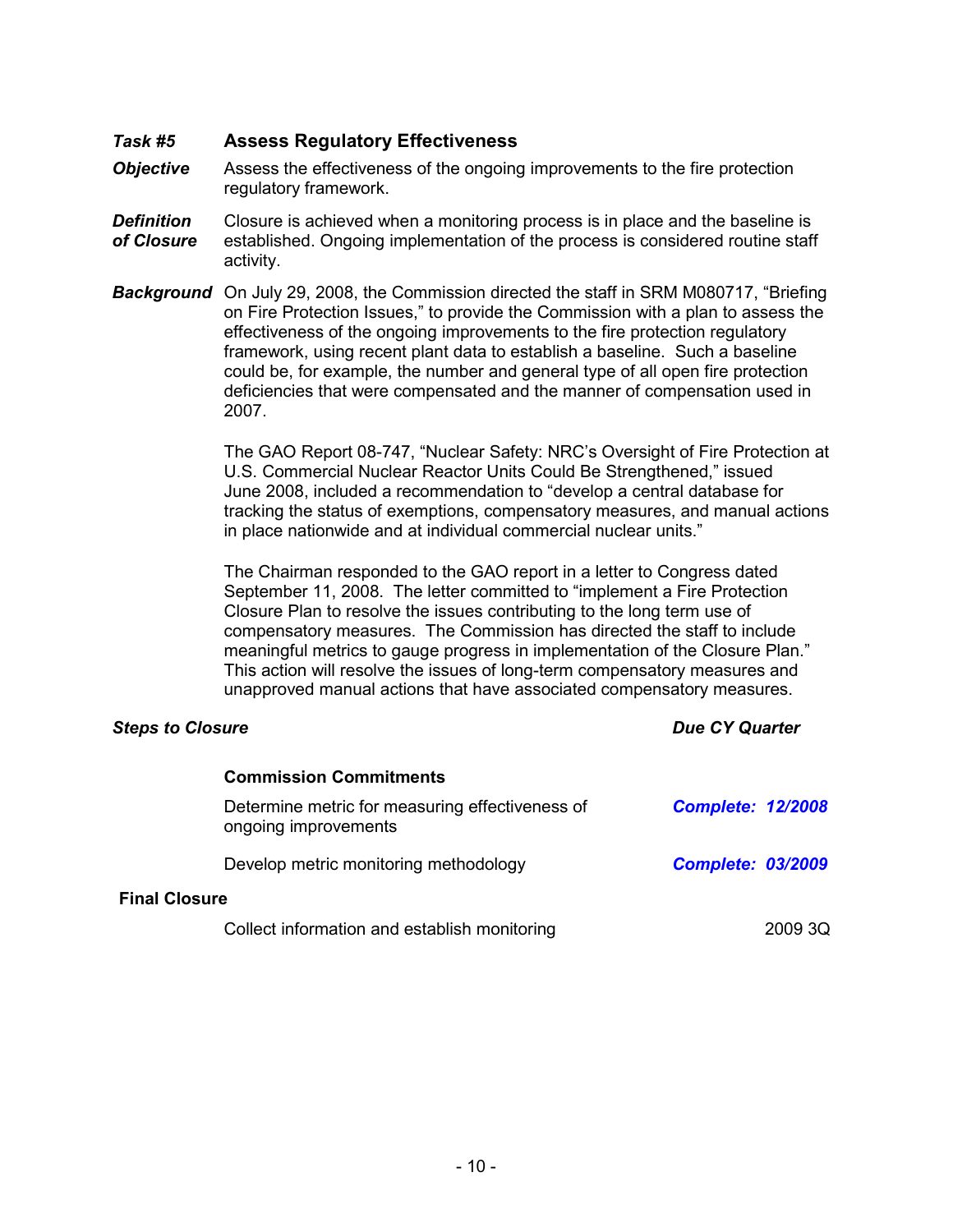## *Task #6* **Historical Lessons Learned from Fire Protection**

- *Objective* Train appropriate staff on the important historical lessons learned from the fire protection issue resolution activities since Appendix R, "Fire Protection Program for Nuclear Power Facilities Operating Prior to January 1, 1979," to 10 CFR Part 50, "Domestic Licensing of Production and Utilization Facilities," was established.
- **Definition** Closure is achieved when a lessons-learned review is completed, lessons are *of Closure* incorporated into a knowledge management or training program and the adequacy of that program is validated using a pilot application. Ongoing staff awareness and training are considered part of routine staff activity.
- *Background* On July 29, 2008, the Commission directed the staff in SRM M080717 to provide the Commission with a closure plan that includes training for appropriate staff on the important historical lessons learned from the fire protection issue resolution activities since Appendix R to 10 CFR Part 50 was established.

| <b>Perform Lessons Learned Evaluation</b>         |                          |
|---------------------------------------------------|--------------------------|
| Compile history                                   | <b>Complete: 03/2009</b> |
| Develop lessons learned                           | 2009 3Q                  |
| Develop Knowledge Management/Training Tool        |                          |
| Develop training on lessons learned               | 2010 1Q                  |
| Pilot training on fire protection lessons learned | 2010 1Q                  |
| <b>Final Closure</b>                              |                          |
| Incorporate lessons learned from pilot training   | 2010 2Q                  |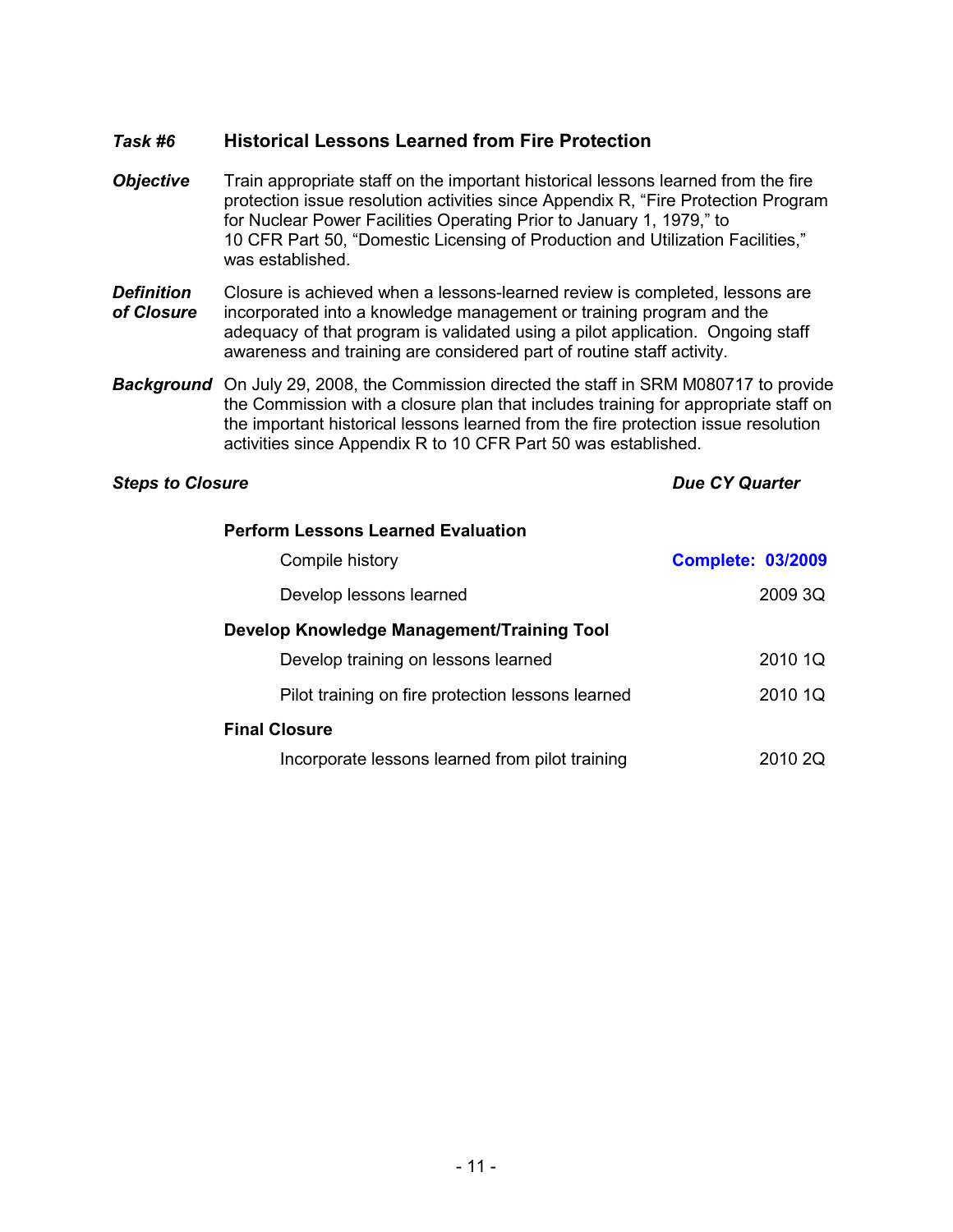### *Task #7* **Exemption Database**

- **Objective** To develop a centralized database of fire protection exemptions for operating nuclear reactors.
- **Definition** Closure is achieved when the exemption database is established and procedures *of Closure* and plans are in place for periodic updating of that database. Periodic updates to the database are considered routine staff activity.
- *Background* GAO Report 08-747 included a recommendation to "develop a central database for tracking the status of exemptions."

The Chairman responded to the GAO report in a letter to Congress dated September 11, 2008, which contained a commitment to "develop a centralized database of fire protection exemptions for operating nuclear reactors."

| <b>Commission Commitments</b>              |         |
|--------------------------------------------|---------|
| Collect data on fire protection exemptions | 2009 2Q |
| Complete development of database           | 2009 4Q |
| <b>Final Closure</b>                       |         |
| Establish procedures for updates           | 2010 1Q |